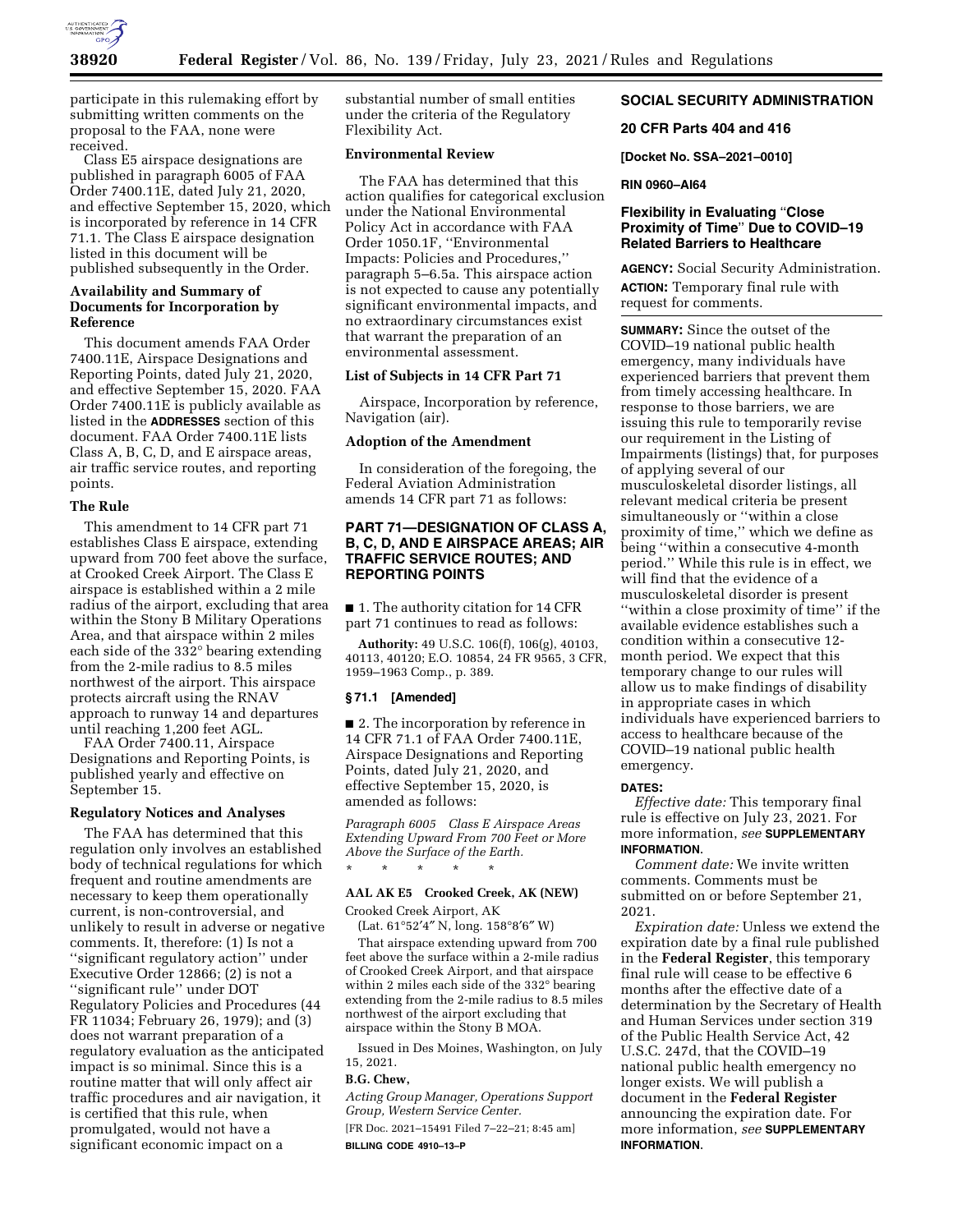**ADDRESSES:** You may submit comments by any one of three methods—internet, fax, or mail. Do not submit the same comments multiple times or by more than one method. Regardless of which method you choose, please state that your comments refer to Docket No. SSA–2021–0010 so that we may associate your comments with the correct rule.

*Caution:* You should be careful to include in your comments only information that you wish to make publicly available. We strongly urge you not to include in your comments any personal information, such as Social Security numbers or medical information.

1. *Internet:* We strongly recommend that you submit your comments via the internet. Please visit the Federal eRulemaking portal at *[http://](http://www.regulations.gov) [www.regulations.gov.](http://www.regulations.gov)* Use the search function to find docket number SSA– 2021–0010. The system will issue a tracking number to confirm your submission. You will not be able to view your comment immediately because we must post each comment manually. It may take up to a week for your comments to be viewable.

2. *Fax:* Fax comments to (410) 966– 2830.

3. *Mail:* Mail your comments to the Office of Regulations and Reports Clearance, Social Security Administration, 3100 West High Rise Building, 6401 Security Boulevard, Baltimore, Maryland 21235–6401.

Comments are available for public viewing on the Federal eRulemaking portal at *<http://www.regulations.gov>* or in person, during regular business hours, by arranging with the contact person identified in **FOR FURTHER INFORMATION CONTACT**.

**FOR FURTHER INFORMATION CONTACT:**  Edward Sosar, Office of Regulations and Reports Clearance, Social Security Administration, 6401 Security Boulevard, Baltimore, MD 21235–6401, (410) 966–2341. For information on eligibility or filing for benefits, call our national toll-free number, 1–800–772– 1213 or TTY 1–800–325–0778, or visit our internet site, Social Security Online, at *[http://www.socialsecurity.gov.](http://www.socialsecurity.gov)*  **SUPPLEMENTARY INFORMATION:** The Secretary of Health and Human Services issued a determination under section 319 of the Public Health Service Act on January 31, 2020 that a national public health emergency exists as of January 27, 2020 because of the COVID–19 pandemic.1 The Secretary has renewed his determination several times since

then, most recently on July 19, 2021 (effective July 20, 2021).2 We are issuing this temporary final rule to address the ongoing effects of the COVID–19 national public health emergency. The effective date of this temporary final rule will help us ensure that we provide affected claimants with the benefit of the flexibilities offered by this rule. On April 1, 2021, we instructed our adjudicators to temporarily hold claims in which all elements of musculoskeletal disorders listings 1.15, 1.16, 1.17, 1.18, 1.20C, 1.20D, 1.22, 1.23, 101.15, 101.16, 101.17, 101.18, 101.20C, 101.20D, 101.22, or 101.23 were present within a consecutive 12-month period, but not within a consecutive 4-month period, and it was not possible to process a fully favorable determination or decision in some other way. By holding claims that would benefit from the flexibilities in this rule, we will process claims affected by this rule on or after the effective date of this rule. As we explain in more detail below, we will continue to apply this rule until 6 months after effective date of a determination by the Secretary of Health and Human Services under section 319 of the Public Health Service Act that the national public health emergency related to the COVID–19 pandemic no longer exists.

## **Background**

On December 3, 2020, we published the final rule, Revised Medical Criteria for Evaluating Musculoskeletal Disorders, which became effective on April 2, 2021, revising the criteria in the listings that we use to evaluate disability claims involving musculoskeletal disorders in adults and children at the third step of our sequential evaluation process under titles II and XVI of the Social Security Act (Act).3 The final rule, among other things, revised the listings in response to the decision in *Radford* v. *Colvin,* 734 F.3d 288 (4th Cir. 2013). The final rule required that, for the purposes of applying certain listings,4 all of the required medical criteria must be present simultaneously, or within a close proximity of time, to satisfy the level of severity needed to meet the listing.5 We defined the phrase ''within a close proximity of time'' to mean ''that *all* of the relevant criteria must appear in the medical record within a

consecutive 4-month period'' (emphasis in original).6 We also provided that ''[w]hen the criterion is imaging, we mean that we could reasonably expect the findings on imaging to have been present at the date of impairment or date of onset."<sup>7</sup>

We established the consecutive 4 month period as a criterion to meet the level of severity in the listings based on our extensive research of relevant medical literature and clinical guidelines. In our notice of proposed rulemaking, we also specifically asked interested members of the public to comment on this issue and provide us with any studies and data that supported their comments; <sup>8</sup> however, no studies or data were submitted. In the final rule, we concluded that the consecutive 4-month period is consistent with instructions providers receive for scheduling patients,<sup>9</sup> the general standard of care,10 and the frequency of healthcare visits by individuals with musculoskeletal conditions.11 At the same time, the consecutive 4-month period in the rules provides some leeway for the claimant, because the standard for patient revisits is once every 3 months.12 Our rules recognize that one visit alone may not ensure all necessary criteria required for a medical listing will be appropriately documented; however, the consecutive 4-month time period provides a sufficient period to ensure the criteria are present within a close proximity of time and that the claimant's

9 85 FR at 78169 n.37 (citing Bavafa, H., Savin, S., & Terwiesch, C. (2019). Redesigning Primary Care Delivery: Customized Office Revisit Intervals and E-Visits. *[https://dx.doi.org/10.2139/](https://dx.doi.org/10.2139/ssrn.2363685)  [ssrn.2363685.](https://dx.doi.org/10.2139/ssrn.2363685)* Paper referenced by Bavafa: Schectman, G., G. Barnas, P. Laud, L. Cantwell, M. Horton, E.J. Zarling. 2005. Prolonging the return visit interval in primary care. *The American Journal of Medicine, 118*(4) 393–399.)

10 85 FR at 78169 n.34 (citing Gore, M., Sadosky, A., Stacey, B.R., Tai, K.S., & Leslie, D. (2012). The burden of chronic low back pain: Clinical comorbidities, treatment patterns, and health care costs in usual care settings. *Spine, 37*(11), E668– E677. *[https://doi.org/10.1097/](https://doi.org/10.1097/BRS.0b013e318241e5de)  [BRS.0b013e318241e5de.](https://doi.org/10.1097/BRS.0b013e318241e5de)*)

11 85 FR at 78169 n.35 (citing BMUS: The Burden of Musculoskeletal Diseases in the United States. In: BMUS: The Burden of Musculoskeletal Diseases in the United States [internet]. [cited 15 July 2020]. *[https://www.boneandjointburden.org/fourth](https://www.boneandjointburden.org/fourth-edition/viiic2/utilization-condition-group)[edition/viiic2/utilization-condition-group.\)](https://www.boneandjointburden.org/fourth-edition/viiic2/utilization-condition-group)* 

12See 85 FR at 78169 n.36 (citing *J Gen Intern Med.* 1999 Apr; 14(4): 230–235. doi: *10.1046/ j.1525–1497.1999.00322.x Lisa M Schwartz,* MD, MS, *Steven Woloshin,* MD, MS, *John H Wasson,*  MD, *Roger A Renfrew,* MD, and *H Gilbert Welch,*  MD, MPH, Dartmouth Primary Care Cooperative Research Network.)

<sup>1</sup> (*[https://www.phe.gov/emergency/news/](https://www.phe.gov/emergency/news/healthactions/phe/Pages/2019-nCoV.aspx)  [healthactions/phe/Pages/2019-nCoV.aspx](https://www.phe.gov/emergency/news/healthactions/phe/Pages/2019-nCoV.aspx)*).

<sup>2</sup>*[https://www.phe.gov/emergency/news/](https://www.phe.gov/emergency/news/healthactions/phe/Pages/COVID-19July2021.aspx)  [healthactions/phe/Pages/COVID-19July2021.aspx.](https://www.phe.gov/emergency/news/healthactions/phe/Pages/COVID-19July2021.aspx)*  3 85 FR 78164 (2020).

<sup>4</sup>Listings 1.15, 1.16, 1.17, 1.18, 1.20C, 1.20D, 1.22, 1.23, 101.15, 101.16, 101.17, 101.18, 101.20D,

<sup>101.22,</sup> and 101.23. 5See 20 CFR appendix 1 to subpart P of part 404 1.00C7b and 101.00C7b.

<sup>6</sup> Id. 7 Id.

<sup>8</sup> 83 FR 20646, 20647 (May 7, 2018).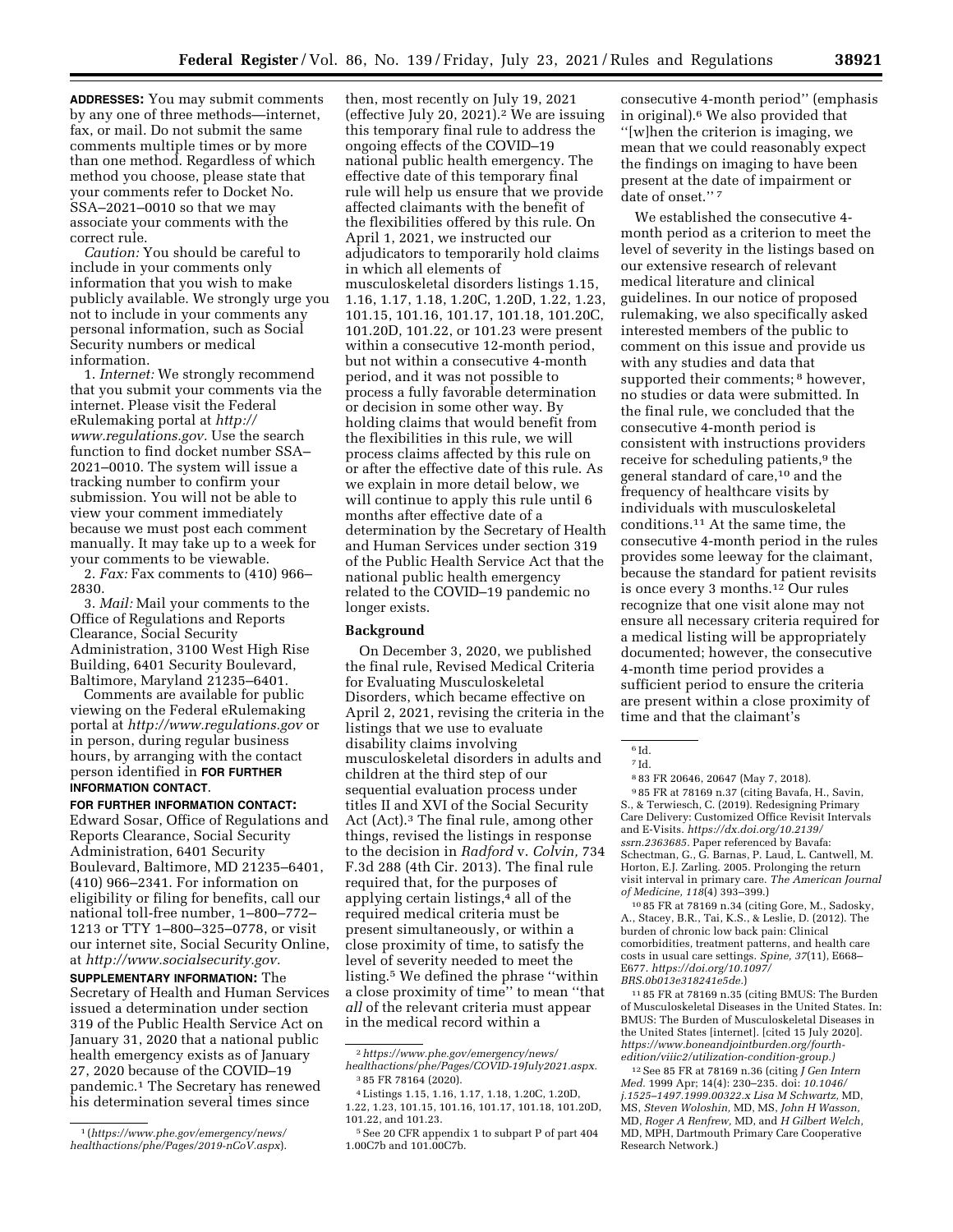musculoskeletal disorder meets the requisite severity for the listing.

Our use of the consecutive 4-month proximity of time requirement is also consistent with the standard recognized by the Veterans Health Administration (VHA) and Department of Defense (DoD), as set out in their clinical practice guidelines.13 For example, the VHA and DoD's Clinical Practice Guideline for the Management of Medically Unexplained Symptoms: Chronic Pain and Fatigue directs initial revisits at 2 to 3 week intervals, with visits every 3 to 4 months once the patient is doing well.14 Similarly, the VHA's and DoD's Clinical Practice Guideline for Diagnosis and Treatment of Low Back Pain describes the duration of time for intervention, based on a systematic review, as requiring a minimum follow-up for effectiveness of 12 weeks and recommends monthly reassessment after initiation of therapy if low back pain continues and no serious specific underlying cause of low back pain is found.15

### **Rationale for This Rule**

As noted above, on January 31, 2020, the Secretary of Health and Human Services declared COVID–19 a national public health emergency. The COVID– 19 national public health emergency has dramatically changed the provision of, and access to, healthcare services throughout the country. Individuals with musculoskeletal impairments who, before the national public health emergency, would seek and receive healthcare at a frequency consistent with the standards cited above, now might be unable or choose not to seek care in the same manner and frequency. This is due in part to healthcare organizations and government agencies such as the Centers for Medicare & Medicaid Services (CMS) 16 prioritizing the most urgent services and

14 Id.

15 85 FR at 78169–70 (citing Veterans Health Administration & Department of Defense. (2017). VA/DoD Clinical Practice Guideline for Diagnosis and Treatment of Low Back Pain. *[https://](https://www.healthquality.va.gov/guidelines/Pain/lbp/VADoDLBPCPG092917.pdf) [www.healthquality.va.gov/guidelines/Pain/lbp/](https://www.healthquality.va.gov/guidelines/Pain/lbp/VADoDLBPCPG092917.pdf) [VADoDLBPCPG092917.pdf.](https://www.healthquality.va.gov/guidelines/Pain/lbp/VADoDLBPCPG092917.pdf)*)

16Centers for Medicare & Medicaid Services (CMS) Recommendations: Re-opening Facilities to Provide Non-emergent Non-COVID–19 Healthcare (*[https://www.cms.gov/files/document/covid](https://www.cms.gov/files/document/covid-recommendations-reopening-facilities-provide-nonemergent-care.pdf)[recommendations-reopening-facilities-provide-non](https://www.cms.gov/files/document/covid-recommendations-reopening-facilities-provide-nonemergent-care.pdf)[emergent-care.pdf\)](https://www.cms.gov/files/document/covid-recommendations-reopening-facilities-provide-nonemergent-care.pdf); see also Non-Emergent, Elective Medical Services, and Treatment Recommendations [\(https://www.cms.gov/files/document/cms-non](https://www.cms.gov/files/document/cms-non-emergent-elective-medical-recommendations.pdf)[emergent-elective-medical-recommendations.pdf.](https://www.cms.gov/files/document/cms-non-emergent-elective-medical-recommendations.pdf)*)

encouraging patients to delay other procedures during the pandemic. For example, the North American Spine Society (NASS) provided guidance for delaying non-emergent procedures for people with chronic spinal conditions.17

Likewise, many individuals have delayed or deferred important treatment due to closures of medical offices, fears of contracting COVID–19 infection (including having a high risk individual in the household), and other challenges created or exacerbated by the pandemic, such as difficulty accessing transportation. According to one source, among the general U.S. population reporting delayed care for serious problems during the pandemic, 69% cited nonfinancial access barriers, such as being unable to get an appointment, find a physician who would see them, or access the care location.18 Additionally, the National Center for Health Statistics estimated that 41% of U.S. adults had delayed or avoided medical care, including urgent or emergency care (12%) and routine care (32%) because of concerns about COVID–19.19

We are also temporarily changing the consecutive 4-month close proximity of time rule to a consecutive 12-month rule because the manner of care provided changed throughout the COVID–19 national public health emergency. To be responsive to this change in the manner of care, we instructed our adjudicators to temporarily hold claims that would benefit from the flexibilities in this rule, so we will process claims affected by this rule on or after the effective date of this rule. Due to safety concerns, many healthcare providers shifted to emphasizing or exclusively scheduling telehealth or virtual visits. The optimization of telehealth is consistent with the guidance issued by many specialist organizations, such as NASS,20 the American College of

19Reduced Access to Care: Household Pulse Survey (National Center for Health Statistics) (*[https://www.cdc.gov/nchs/covid19/pulse/reduced](https://www.cdc.gov/nchs/covid19/pulse/reduced-access-to-care.htm)[access-to-care.htm.](https://www.cdc.gov/nchs/covid19/pulse/reduced-access-to-care.htm)*)

20*[https://www.spine.org/Portals/0/assets/](https://www.spine.org/Portals/0/assets/downloads/Publications/NASSInsider/NASSGuidanceDocument040320.pdf)  [downloads/Publications/NASSInsider/](https://www.spine.org/Portals/0/assets/downloads/Publications/NASSInsider/NASSGuidanceDocument040320.pdf) [NASSGuidanceDocument040320.pdf.](https://www.spine.org/Portals/0/assets/downloads/Publications/NASSInsider/NASSGuidanceDocument040320.pdf)* 

Surgeons (ACS),<sup>21</sup> the American Academy of Orthopedic Surgeons (AAOS),22 and the American College of Rheumatology (ACR).23

Although many individuals access telehealth visits successfully, the clinical signs and findings required by some of the listings may not be present in the telehealth record due to the limitations of telemedicine. While testing by the patient is possible through telehealth, there are limits in provocative testing (that is, testing that manipulates the areas where you have pain in order to reproduce the pain), discrete palpation (that is, a technique that uses targeted pressure to identify and quantify the abnormalities of the musculoskeletal system, such as warmth, swelling, pain, tenderness, and trigger points), and strength or stability testing.24 During the beginning of the COVID–19 pandemic, orthopedists created guidelines for virtual examinations of patients through telemedicine, and found that while the patient could perform many tests, there are inherent limitations to testing in this manner. For example, the authors recommend using another person to hold the camera during gait examination to get a better view of the patient's gait mechanics, which is not always possible.25 Further, the VHA has found that although patients appreciate telehealth, many are unable to complete exams that require precise measurements, such as range of motion or reflexes.26

Consequently, disability claimants with musculoskeletal disorders of the severity required by the listings who would have been able to provide evidence that their musculoskeletal disorder met the consecutive 4-month close proximity of time requirement

23COVID–19 Clinical Guidance for Adult Patients with Rheumatic Diseases (*[https://](https://www.rheumatology.org/Portals/0/Files/ACR-COVID-19-Clinical-Guidance-Summary-Patients-with-Rheumatic-Diseases.pdf) [www.rheumatology.org/Portals/0/Files/ACR-](https://www.rheumatology.org/Portals/0/Files/ACR-COVID-19-Clinical-Guidance-Summary-Patients-with-Rheumatic-Diseases.pdf)[COVID-19-Clinical-Guidance-Summary-Patients](https://www.rheumatology.org/Portals/0/Files/ACR-COVID-19-Clinical-Guidance-Summary-Patients-with-Rheumatic-Diseases.pdf)[with-Rheumatic-Diseases.pdf](https://www.rheumatology.org/Portals/0/Files/ACR-COVID-19-Clinical-Guidance-Summary-Patients-with-Rheumatic-Diseases.pdf)*).

24Tanaka et al. (2020). *Telemedicine in the Era of COVID–19: The Virtual Orthopaedic Examination.* The Journal of Bone and Joint Surgery, Incorporated, 00:e1 (1–7) *[http://dx.doi.org/](http://dx.doi.org/10.2106/JBJS.20.00609) [10.2106/JBJS.20.00609.](http://dx.doi.org/10.2106/JBJS.20.00609)* 

25Laskowski, et al. (2020). *The Telemedicine Musculoskeletal Examination.* Mayo Clinic Proc. 95(8) *[https://www.ncbi.nlm.nih.gov/pmc/articles/](https://www.ncbi.nlm.nih.gov/pmc/articles/PMC7395661/)  [PMC7395661/.](https://www.ncbi.nlm.nih.gov/pmc/articles/PMC7395661/)* 

26Baus, Shanna, PA–C. *Telehealth & Disability Items: Veterans Health Administration.*  Presentation to the Standing Committee of the National Academies of Science and Medicine Health and Medicine Division, on December 1, 2020.

<sup>13</sup> 85 FR at 78169 n.38 (citing Veterans Health Administration & Department of Defense. (2001). VHA/DoD Clinical Practice Guideline for the Management of Medically Unexplained Symptoms: Chronic Pain and Fatigue. *[https://](https://www.healthquality.va.gov/guidelines/MR/mus/mus_fulltext.pdf) [www.healthquality.va.gov/guidelines/MR/mus/](https://www.healthquality.va.gov/guidelines/MR/mus/mus_fulltext.pdf)  mus*\_*[fulltext.pdf.](https://www.healthquality.va.gov/guidelines/MR/mus/mus_fulltext.pdf)*)

<sup>17</sup>*[https://www.spine.org/Portals/0/assets/](https://www.spine.org/Portals/0/assets/downloads/Publications/NASSInsider/NASSGuidanceDocument040320.pdf)  [downloads/Publications/NASSInsider/](https://www.spine.org/Portals/0/assets/downloads/Publications/NASSInsider/NASSGuidanceDocument040320.pdf) [NASSGuidanceDocument040320.pdf.](https://www.spine.org/Portals/0/assets/downloads/Publications/NASSInsider/NASSGuidanceDocument040320.pdf)* 

<sup>18</sup> Delayed Care with Harmful Health Consequences—Reported Experiences from National Surveys During Coronavirus Disease 2019 | Infectious Diseases | JAMA Health Forum | JAMA Network. *See also* The Impact of Coronavirus on Households Across America (*[https://](https://cdn1.sph.harvard.edu/wp-content/uploads/sites/21/2020/09/NPR-RWJF-Harvard-National-Report_092220_Final1-4.pdf) [cdn1.sph.harvard.edu/wp-content/uploads/sites/](https://cdn1.sph.harvard.edu/wp-content/uploads/sites/21/2020/09/NPR-RWJF-Harvard-National-Report_092220_Final1-4.pdf) [21/2020/09/NPR-RWJF-Harvard-National-Report](https://cdn1.sph.harvard.edu/wp-content/uploads/sites/21/2020/09/NPR-RWJF-Harvard-National-Report_092220_Final1-4.pdf)*\_ *092220*\_*[Final1-4.pdf](https://cdn1.sph.harvard.edu/wp-content/uploads/sites/21/2020/09/NPR-RWJF-Harvard-National-Report_092220_Final1-4.pdf)*) and COVID–19: Experiences Among the Medicare Population (*[https://](https://www.cms.gov/files/document/medicare-current-beneficiary-survey-covid-19-data-snapshot.pdf) [www.cms.gov/files/document/medicare-current](https://www.cms.gov/files/document/medicare-current-beneficiary-survey-covid-19-data-snapshot.pdf)[beneficiary-survey-covid-19-data-snapshot.pdf.](https://www.cms.gov/files/document/medicare-current-beneficiary-survey-covid-19-data-snapshot.pdf)*)

<sup>21</sup>COVID–19 Guidelines for Triage of Orthopaedic Patients (*[https://www.facs.org/covid-](https://www.facs.org/covid-19/clinical-guidance/elective-case/orthopaedics)[19/clinical-guidance/elective-case/orthopaedics](https://www.facs.org/covid-19/clinical-guidance/elective-case/orthopaedics)*).

<sup>22</sup>Navigating the COVID–19 Pandemic (*[https://](https://www.aaos.org/globalassets/about/covid-19/aaos-clinical-considerations-during-covid-19.pdf) [www.aaos.org/globalassets/about/covid-19/aaos](https://www.aaos.org/globalassets/about/covid-19/aaos-clinical-considerations-during-covid-19.pdf)[clinical-considerations-during-covid-19.pdf](https://www.aaos.org/globalassets/about/covid-19/aaos-clinical-considerations-during-covid-19.pdf)*).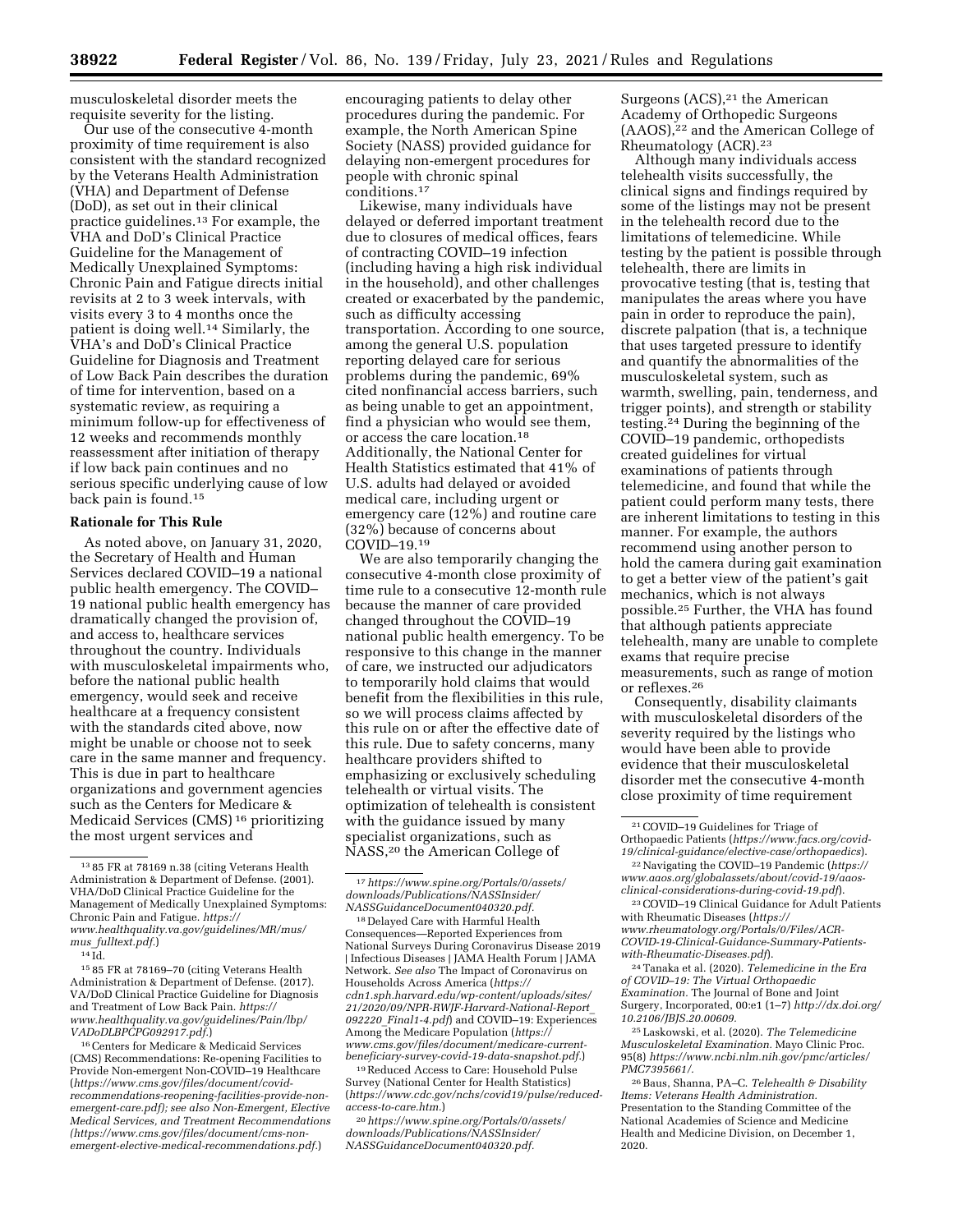before the COVID–19 national public health emergency may now have more difficulty producing evidence to meet the standard. It is possible that, in light of the pandemic and the temporary changes in healthcare described above, claimants have scheduled fewer clinical visits or have been afforded fewer appointments that would allow them to provide the necessary evidence. Because such a claimant would lack the necessary documentation to meet the listing in the absence of this temporary change, we would not find the claimant disabled under the listings, although we could make a finding of disability at later steps of our sequential evaluation process in appropriate cases.

In recognition of the economic and social services crisis caused by the COVID–19 national public health emergency, the President published Executive Order 14002 *Economic Relief Related to the COVID–19 Pandemic,*27 which directed Federal agencies to consider actions to improve access to and reduce unnecessary barriers to Federally-funded programs. We are issuing this rule in furtherance of the goals in the Executive Order.

This rule will remain in effect until 6 months after the effective date of a determination by the Secretary of Health and Human Services under section 319 of the Public Health Service Act, 42 U.S.C. 247d, that the national public health emergency resulting from the COVID–19 pandemic no longer exists, which will afford claimants the opportunity to attend scheduled appointments that may have been delayed during the national public health emergency, allow us time to adjudicate claims affected by the rule, and allow sufficient time to notify the adjudicative community of the change. We will continue to apply the consecutive 12-month period until 6 months after the Secretary of HHS determines that the COVID–19 national public health emergency no longer exists to allow time for health care access to normalize back to prepandemic period levels and to account for potential backlogs in medical care that may continue to interfere with access to the relevant care and documentation needed to satisfy the listing criteria. Additionally, the expiration date included in this temporary final rule will provide us with the time necessary to publish a document in the **Federal Register** to advise the public of the date on which this rule will no longer be effective, communicate the change to adjudicators and the public, update our materials

that reference the consecutive 12-month period, and process claims where the medical care was received prior to the end of the COVID–19 national public health emergency.

### **Summary of the Changes**

This rule adds a new section 1.00C7a and 101.00C7a to the musculoskeletal disorders listings. The rule also redesignates current sections 1.00C7a and 1.00C7b as 1.00C7b and 1.00C7c, respectively, and 101.00C7a and 101.00C7b as 101.00C7b and 101.00C7c, respectively. New sections 1.00C7a and 101.00C7a define the term ''pandemic period'' to mean ''the period beginning on April 2, 2021 and ending on the date that is 6 months after the effective date of a determination by the Secretary of Health and Human Services under section 319 of the Public Health Service Act, 42 U.S.C. 247d, that the national public health emergency resulting from the COVID–19 pandemic no longer exists.'' Redesignated and revised sections 1.00C7c and 101.00C7c provide that, for purposes of listings 1.15, 1.16, 1.17, 1.18, 1.20C, 1.20D, 1.22, 1.23, 101.15, 101.16, 101.17, 101.18, 101.20C, 101.20D, 101.22, and 101.23, the phrase ''within a close proximity of time'' means that all of the relevant criteria must appear in the medical record within a consecutive 4-month period, except for claims determined or decided during the pandemic period. For claims that we determine or decide during the pandemic period, we provide that all of the relevant criteria must appear in the medical record within a consecutive 12 month period.

#### **Regulatory Procedures**

*Justification for Issuing a Rule Without Notice and Comment* 

We follow the Administrative Procedure Act's (APA) rulemaking procedures specified in 5 U.S.C. 553 when we develop regulations. Generally, the APA requires that an agency provide prior notice and opportunity for public comment before issuing a final rule. The APA provides exceptions to its notice and public comment procedures when an agency finds there is good cause for dispensing with such procedures because they are impracticable, unnecessary, or contrary to the public interest (5 U.S.C. 553(b)(B)).

We find that there is good cause under 5 U.S.C. 553(b)(B) to issue this rule without prior public comment because prior public comment is impracticable and contrary to public interest.

We find that public comment is impracticable because the delay associated with the public comment process would impede our ability to provide this flexibility to claimants affected by the changed nature of healthcare. The delay associated with the public comment process would also affect our ability to operate efficiently and provide appropriate public service because it would require us to hold or readjudicate cases affected by this change, possibly delaying benefits to disabled individuals. People eligible for disability benefits are, by definition, not able to engage in substantial gainful activity.28 Therefore, many applicants may experience immediate and severe financial hardship,29 placing them at risk of losing their homes, means of transportation, access to health care, and other important resources, in addition to experiencing increased stress as they await the outcome of their case and their award of benefits. This is particularly true for the population that is eligible for Supplemental Security Income (SSI) benefits, which has, by definition, severely limited income and financial resources.30 An unnecessary delay during this vulnerable period, particularly in the context of the economic and other hardships caused by the pandemic, would cause significant harm and detract substantially from the effectiveness of the disability program in providing meaningful economic relief for disabled

Hemmeter. *Characteristics of Noninstitutionalized DI and SSI Program Participants, 2013 Update,*  Research and Statistics Note No. 2015–02. Washington, DC: Office of Research, Evaluation, and Statistics, Office of Retirement and Disability Policy, Social Security Administration, September 2015, *[https://www.ssa.gov/policy/docs/rsnotes/](https://www.ssa.gov/policy/docs/rsnotes/rsn2015-02.html) [rsn2015-02.html,](https://www.ssa.gov/policy/docs/rsnotes/rsn2015-02.html)* which shows that 51 percent of DI beneficiaries and 63 percent of SSI beneficiaries have household incomes below the poverty level, excluding their DI and SSI payments. The study also found that DI payments represented an 85 percent reduction in the poverty gap and SSI payments represented a 68 percent reduction in the poverty gap for beneficiaries. See also [SSA] Social Security Administration, *National Beneficiary Survey: Disability Statistics, 2015,* SSA Publication No. 13–11826. Washington, DC: SSA. *[https://](https://www.ssa.gov/policy/docs/statcomps/nbs/2015/nbs-statistics-2015.pdf) [www.ssa.gov/policy/docs/statcomps/nbs/2015/nbs](https://www.ssa.gov/policy/docs/statcomps/nbs/2015/nbs-statistics-2015.pdf)[statistics-2015.pdf,](https://www.ssa.gov/policy/docs/statcomps/nbs/2015/nbs-statistics-2015.pdf)* which shows that over 45 percent of disability beneficiaries have a household income lower than the poverty level. Additionally, *see Mathews* v. *Eldridge,* 424 U.S. 319, 342 (1976) (''in view of . . . the typically modest resources of the family unit of the physically disabled worker, the hardship imposed upon the erroneously terminated disability recipient may be significant.''); *White* v. *Mathews,* 559 F.2d 852 (2d Cir. 1977) (''The disability insurance program is designed to alleviate the immediate and often severe hardships that result from a wage-earner's disability. In that context, delays . . . detract<br>seriously from the effectiveness of the program."). <sup>30</sup> 42 U.S.C. 1611(a), 20 CFR 416.202.

<sup>27</sup> 86 FR 7229 (2021).

<sup>28</sup> 42 U.S.C. 223(d)(1) and 1614(a)(3)(A), 20 CFR 404.1505, 404.1572, 416.905, 416.972. 29See Bailey, Michelle Stegman and Jeffrey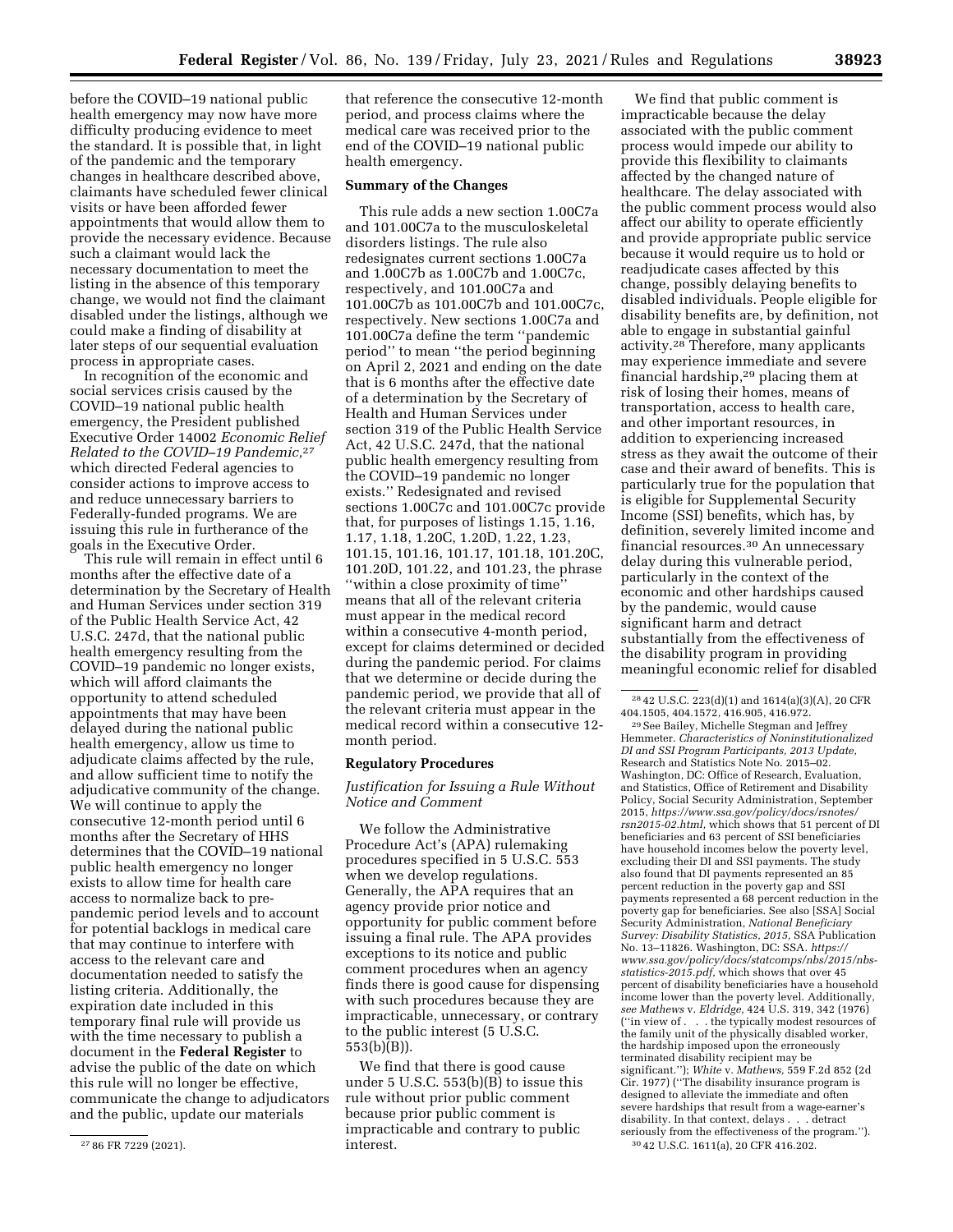individuals. 31 Even if they receive the same benefits at a later date, these individuals may suffer from long term

or permanent consequences of the lost

income during the period of delay. We also find that delaying immediate implementation of this temporary final rule to obtain public comment would be contrary to the public interest because it would prolong the time it would take to adjudicate claims and provide benefits to claimants. This rule is intended to provide us with flexibility to determine that an individual's musculoskeletal disorder meets the requirements of the listings, considering the emerging evidence regarding changes in healthcare delivery that have resulted from the COVID–19 national public health emergency. It also provides for claimants to receive needed benefits at a time when they are financially and medically vulnerable due to onset of disability and the COVID–19 pandemic, based on the evidence that is likely to be in their file during the pandemic. Providing the opportunity for public comment before we implement this rule would prevent us from acting within a meaningful timeframe to account for current access-to-care limitations that prevent claimants who may meet the listing from establishing requisite evidence to show it, because the pandemic-related barriers to access of care that this rule attempts to alleviate would continue to occur. Providing opportunity for prior public comment could also result in the rule taking effect only after the proposed expiration date, when access to care has returned to prepandemic norms, which would negate the need for the rule. Consequently, if we offered the opportunity for public comment prior to immediate temporary implementation, we would be unable to

offer relief to affected claimants in a timely manner, and we would be required to delay our adjudications of certain disability claims impacted by this temporary final rule and be unable to pay needed benefits to affected individuals in a timely manner. The delay associated with a public comment period would also be contrary to the public interest because it would reduce the effectiveness of the rule and the more flexible timeframe we are establishing. Prior public comment would therefore defeat the purpose of this rule, which is to provide effective and timely relief and ensure economic security to individuals affected by the changed nature of healthcare delivery.

In addition, for the reasons cited above, we find good cause for dispensing with the 30-day delay in the date of this rule provided for in 5 U.S.C. 553(d)(3). So, we are making this temporary final rule effective upon publication.

We are making this temporary final rule effective on the date of publication. However, we invite public comment on all aspects of the temporary final rule as they may apply after the effective date, including: The definition of the ''pandemic period'' during which we will apply expanded flexibility in the ''close proximity of time'' standard; the appropriate standard for ''close proximity of time'' to account for barriers to access to care; information about barriers to access to care and disproportionate burdens faced by any subset of the population; and the expiration date of this rule. Please share any supporting information that you might have. We will consider any substantive comments we receive within 60 days of the publication of this temporary final rule and will issue a revised final rule if necessary after we consider the public comments. We will also study the application of this temporary final rule in our program.

## **Executive Order 12866, as Supplemented by Executive Order 13563**

We consulted with the Office of Management and Budget (OMB) and determined that this temporary final rule meets the criteria for a significant regulatory action under Executive Order 12866 and is subject to OMB review.

## **Executive Order 13132 (Federalism)**

We analyzed this rule under the principles and criteria established by Executive Order 13132 and determined that the rule will not have sufficient Federalism implications to warrant the preparation of a Federalism assessment. We also determined that this rule will

not preempt any State law or State regulation or affect the States' abilities to discharge traditional State governmental functions.

### **Regulatory Flexibility Act**

We certify that this rule will not have a significant economic impact on a substantial number of small entities, because it affects only individuals. Therefore, a Regulatory Flexibility Act, as amended, does not require us to prepare a regulatory flexibility analysis.

*Anticipated Costs to Our Programs:*  Our Office of the Chief Actuary (OCACT) was not able to provide a specific cost estimate for this temporary final rule, as it does not have any reliable information on which to base program cost estimates. Additionally, this temporary final rule is to be in effect until 6 months after the Secretary of Health and Human Services determines the COVID–19 national public health emergency no longer exists, and it is unknown how long it will be until such declaration is made.

*Anticipated Administrative Costs to SSA:* Our Office of Budget, Finance, and Management notes the unknown magnitude on allowance rates and ambiguity in the effective time period for this temporary final rule, but expects this change will have a minimal administrative effect on the agency.

## **Paperwork Reduction Act**

This rule does not create any new or affect any existing collections and, therefore, does not require Office of Management and Budget approval under the Paperwork Reduction Act.

(Catalog of Federal Domestic Assistance Program Nos. 96.001, Social Security— Disability Insurance; 96.002, Social Security—Retirement Insurance; 96.004, Social Security—Survivors Insurance; and 96.006, Supplemental Security Income)

#### **List of Subjects**

#### *20 CFR Part 404*

Administrative practice and procedure; Blind, Disability benefits; Old-age, survivors, and disability insurance; Reporting and recordkeeping requirements; Social Security.

## *20 CFR Part 416*

Administrative practice and procedure; Aged, Blind, Disability cash payments; Public assistance programs; Reporting and recordkeeping requirements; Supplemental Security Income (SSI).

The Acting Commissioner of Social Security, Kilolo Kijakazi, having reviewed and approved this document, is delegating the authority to electronically sign this document to

<sup>31</sup>See Deshpande, Manasi, Tal Gross, and Yalun Su. 2021. ''Disability and Distress: The Effect of Disability Programs on Financial Outcomes. *American Economic Journal: Applied Economics,*  13 (2): 151–78, *[https://pubs.aeaweb.org/doi/](https://pubs.aeaweb.org/doi/pdfplus/10.1257/app.20190709) [pdfplus/10.1257/app.20190709,](https://pubs.aeaweb.org/doi/pdfplus/10.1257/app.20190709)* which found that rates of bankruptcy, foreclosure, and eviction among disability applicants are higher than in the general population; rates of these adverse financial events increase leading up to the application date and peak around the application date; and rates of these adverse financial events decline for both allowed and denied applicants after the initial disability decision, but they decline more for the allowed. This suggests that delaying the disability decision can cause long-term or permanent financial harm at a time when applicants are most vulnerable. In fact, the researchers concluded that awarding disability benefits sooner could avert a substantial amount of financial distress among applicants. *See also* Gross, T., & Trenkamp, B. (2015). Risk of Bankruptcy among Applicants to Disability Insurance. *Journal of health care for the poor and underserved, 26*(4), 1149–1156. *[https://](https://doi.org/10.1353/hpu.2015.0118) [doi.org/10.1353/hpu.2015.0118,](https://doi.org/10.1353/hpu.2015.0118)* which found that SSDI benefits decrease the risk of bankruptcy to a statistically significant degree among all age groups.